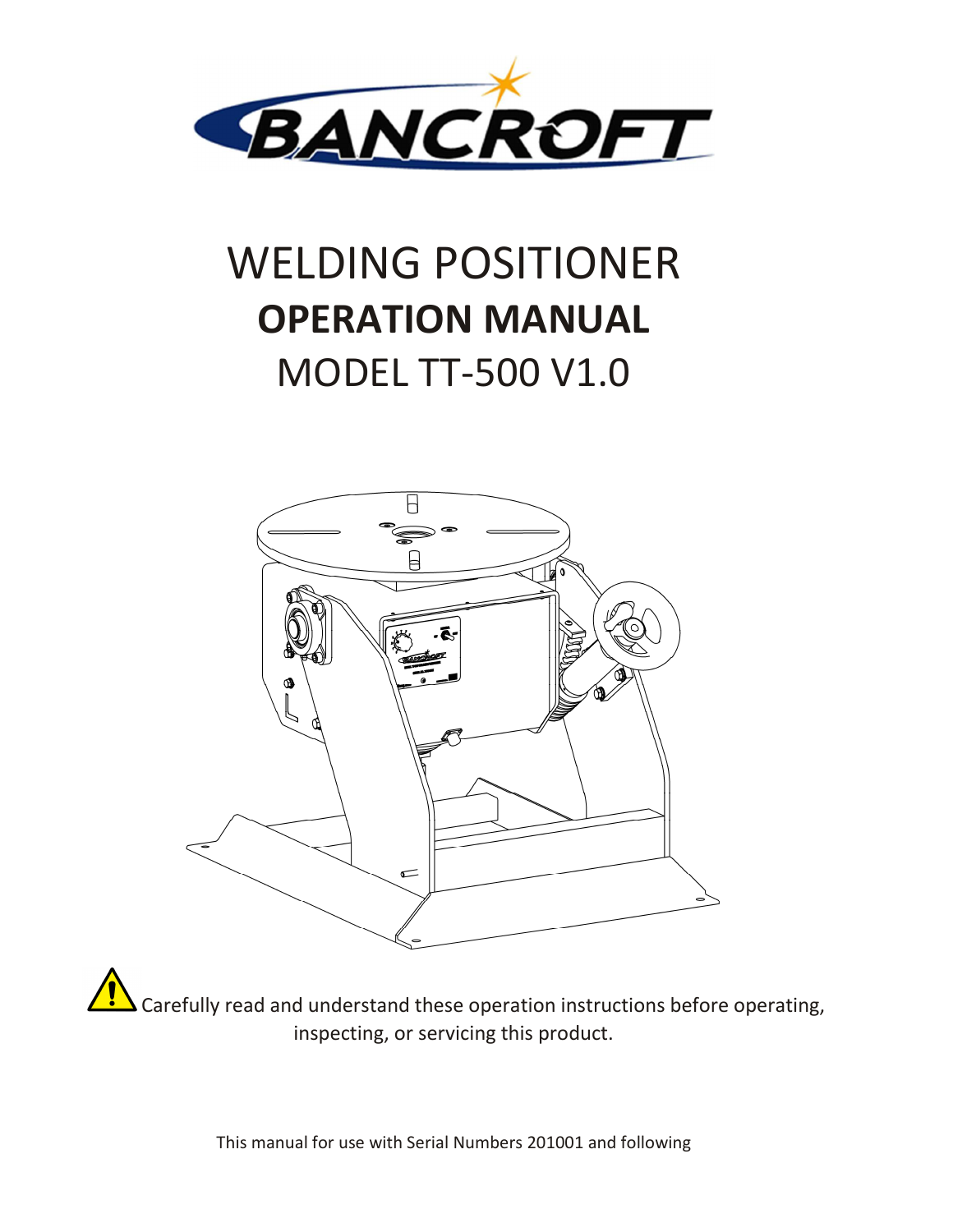

### **TABLE OF CONTENTS**

| 1.              |  |
|-----------------|--|
| 2.              |  |
| 3.              |  |
| 4.              |  |
| 5.              |  |
| 6.              |  |
| 7.              |  |
| 8.              |  |
| 9.              |  |
| 10.             |  |
| 11.             |  |
| 12 <sub>1</sub> |  |
|                 |  |

Page  $\mathrel{\sim}$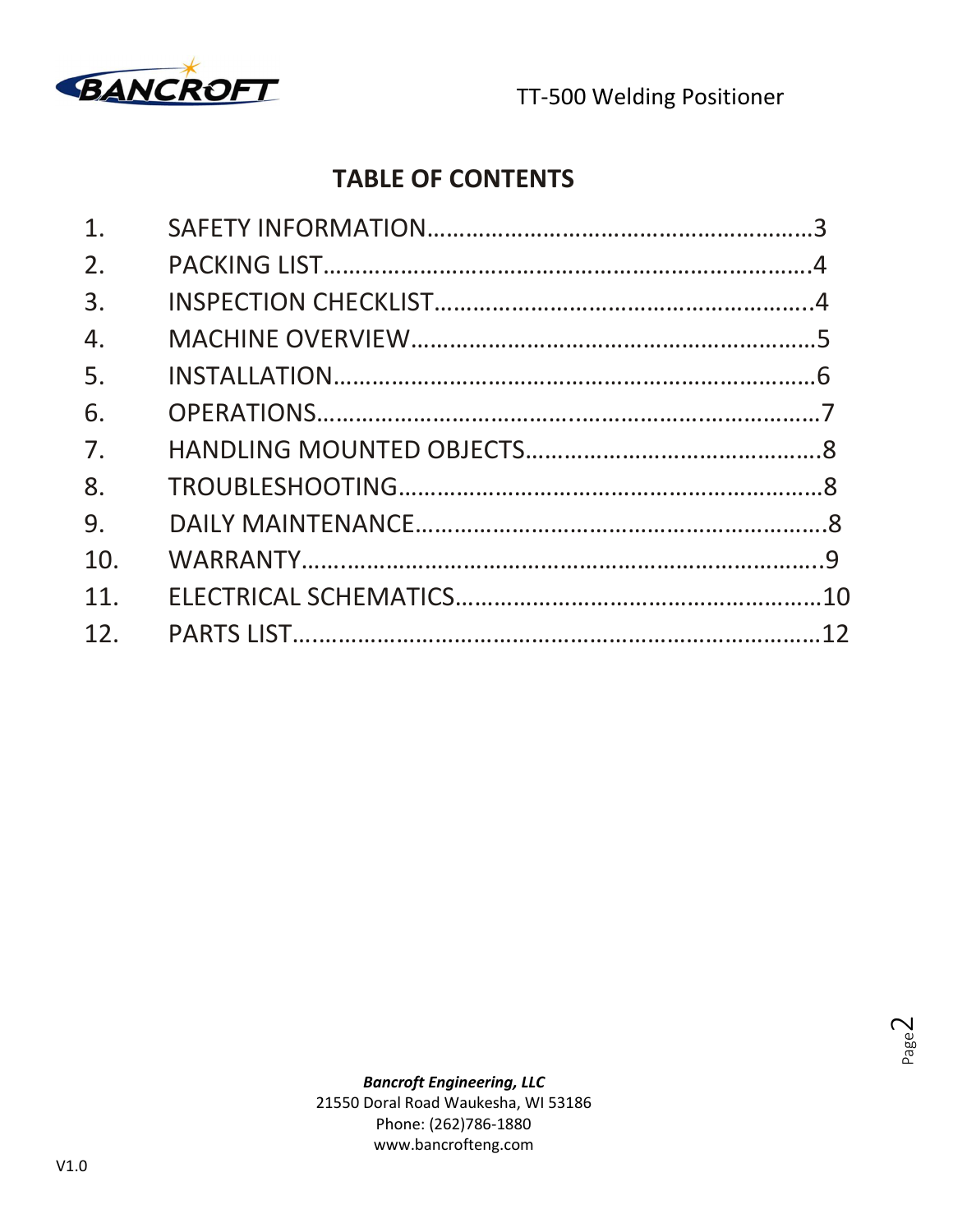

### TT-500 Welding Positioner **SAFETY INFORMATION**



#### **ELECTRICAL SHOCK CAN CAUSE INJURY OR DEATH**

Electrical equipment must be installed and maintained in accordance with the National Electrical Code, NFPA 70, and all local codes. Maintain Mig-Guns, Electrode Holders, Tig Torches, Plasma Torches, Work Clamp, Welding Cable, and Welding Machines in good, safe operating condition. Replace worn or damaged insulation. Do not try to repair or service equipment while the power is still on. Do not service or repair equipment unless you are trained and qualified to do so. The Electrode and Work (or Ground) circuits are electrically "HOT" when equipment power is on. At no time should you touch the Electrode and Electrical Ground at the same time with bare skin or wet clothing while the power is on. Insulate yourself from work and ground using dry insulation. Keep gas cylinders, chains, wire ropes, hoists, cranes, and elevators away from any part of the electrical path. Always be sure the work cable makes a good electrical connection with the metal being welded. Occasionally check all ground connections to determine if they are mechanically strong and electrically adequate for the current required. The ground connection should be as close as possible to the area being welded. When not welding for any substantial period, make certain that no part of the electrode circuit will accidentally make contact with the work or ground.



#### **SMOKE, FUMES, AND GASES CAN BE DANGEROUS TO YOUR HEALTH**

Keep smoke, fumes, and gases from your breathing zone and the general area. Smoke, fumes, and gases from the welding or cutting process are of various types and strengths. To ensure your safety, do not breathe these fumes or gases. Ventilation must be adequate to remove smoke, fumes, and gases during the welding procedure to protect operators and others in the immediate area. **Never Ventilate with Oxygen**, because oxygen supports and vigorously accelerates fire.



#### **HOT PARTS**

Hot parts can cause serious burns. The area at and near the work being welded should be handled with proper gloves. Proper clothing should be worn to prevent spatter or chipped slag from causing burns. Never pick up welded material until it has properly cooled.



#### **MOVING PARTS MAY CAUSE INJURY**

Have only qualified people remove guards or covers for performing maintenance and troubleshooting. Moving parts such as gears can maim fingers or hands and catch loose clothing. Keep tools, hands, hair and clothing away from moving parts. Be sure to reinstall all panels and guards before operating equipment.



Lift only the unit to be moved without any running gear or accessories that may be attached to it. Use equipment of a proper size to lift and move the unit. Falling equipment can cause personal injury and equipment damage.

**IMPORTANT** - Protect yourself and others! Remember that safety depends on you. The operator, supervisor, and helper must read and understand all warning and safety information provided in these instructions. **Severe injury or death** could result if equipment is not properly installed, used and maintained. Training and proper supervision are most important for a safe work place. Installation, operation, repair work, and maintenance must be performed by qualified personnel. Retain these instructions for future use.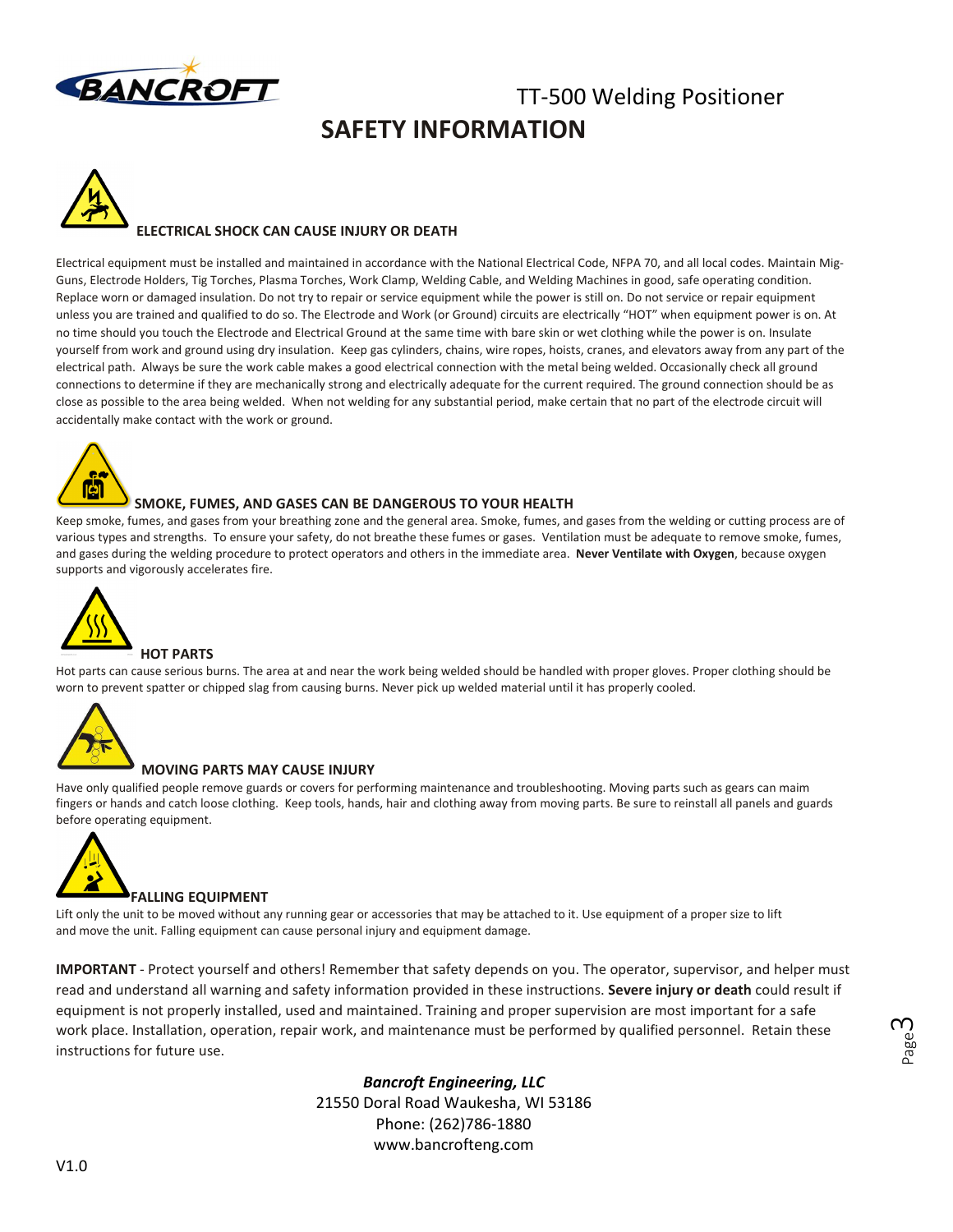

### **PACKING LIST**

Confirm the supplied items

Before using this product, confirm all items ordered are included in the packaging. In the event an item is missing, please contact Bancroft Engineering or the dealer where you purchased the product.

| <b>ITEM NAME</b>              | <b>QUANTITY</b> | <b>REMARKS</b> |
|-------------------------------|-----------------|----------------|
| <b>Positioner Main Unit</b>   |                 |                |
| Power Cable                   |                 |                |
| <b>Operating Instructions</b> |                 | This Manual    |
| T-nuts & Studs                |                 | Optional       |
| Chuck                         |                 | Optional       |
| Foot Switch                   |                 | Optional       |
| Digital Display               |                 | Optional       |

### **PRE-SHIP INSPECTION LIST**

Checklist of pre-ship tests and inspections

| Inspection                                | OK | <b>Deficient</b> | <b>Comments</b> |
|-------------------------------------------|----|------------------|-----------------|
| Low Speed Confirmation                    |    |                  |                 |
| <b>High Speed Confirmation</b>            |    |                  |                 |
| <b>CW-OFF-CCW Switch Confirmation</b>     |    |                  |                 |
| 1 Hour test run completed                 |    |                  |                 |
| Spindle nut torque confirmed after run-in |    |                  |                 |
| $(13.2 ft-lbs)$                           |    |                  |                 |
| Optional Foot pedal test completed        |    |                  |                 |

Inspector Initials

Page 4

*Bancroft Engineering, LLC*  21550 Doral Road Waukesha, WI 53186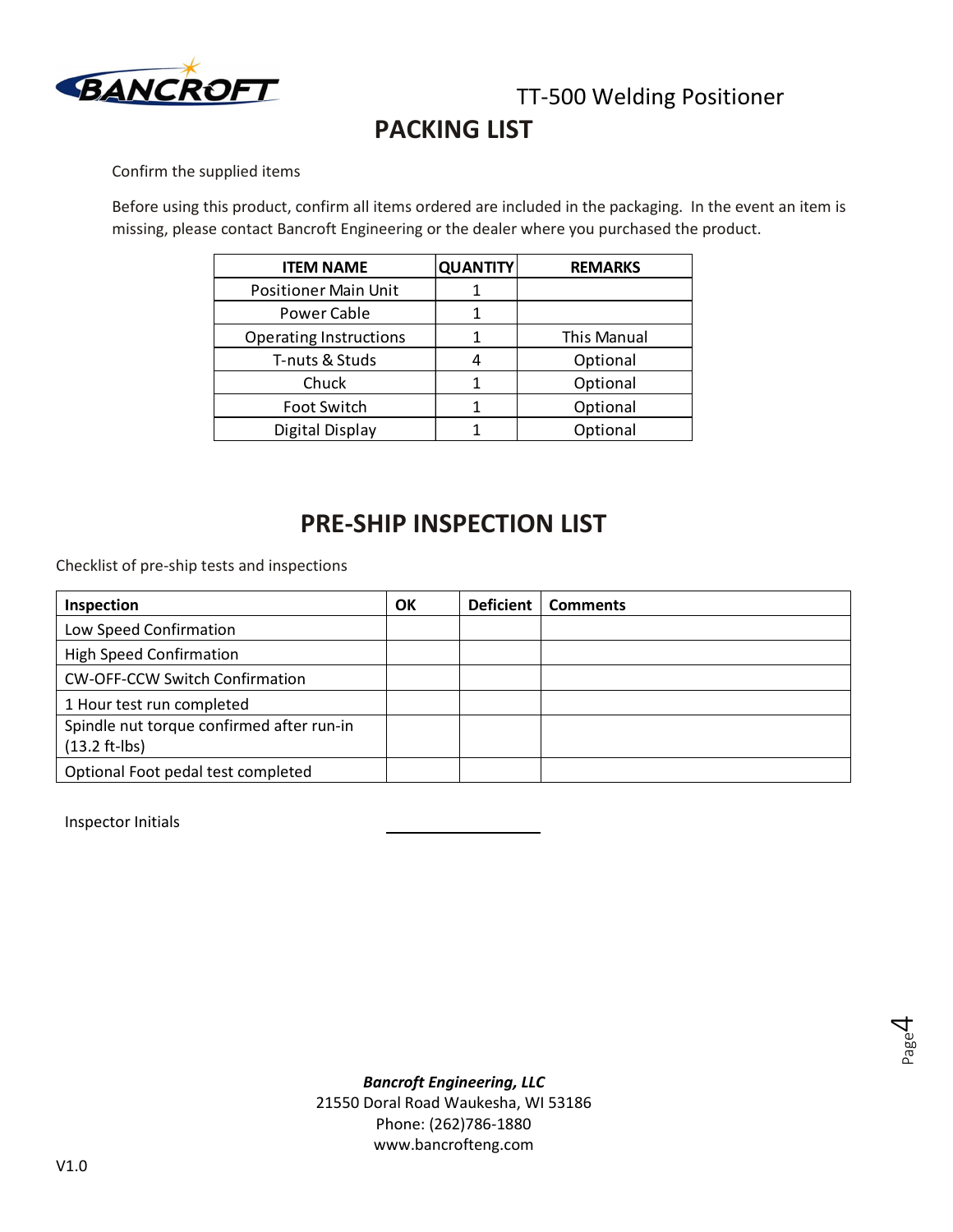

### TT-500 Welding Positioner **MACHINE OVERVIEW**

The positioner is designed and intended to help position a workpiece for steady welding. It rotates a table using a motor and lets you adjust the speed and rotational direction using a control dial and 3 position switch. An optional foot switch can be used to start/stop the rotation.

The table can be set to the necessary tilt angle using tilt adjustment handle.



*NEVER ADJUST THE TILT ANGLE WITH WORK RESTING ON THE TABLE! REMOVE ALL MATERIAL INCUDING ANY WORK PIECE HOLDING BEFORE ADJUSTING TILT ANGLE.*

### **SPECIFICATIONS**

|                                          | Horizontal         | 1000  |
|------------------------------------------|--------------------|-------|
| Max Load (lbs)                           | Vertical           | 500   |
| Power Supply                             | 110V 60Hz AC       |       |
| <b>External Dimensions</b>               |                    |       |
| Height x Width x Depth (in)              | 21-13/16 x 27 x 24 |       |
| Table Diameter (in)                      | 20                 |       |
| Table Rotation (RPM)                     | Minimum            | O     |
|                                          | Max                | 15.75 |
| Tilt Angle (Degrees)                     | -10 to 110         |       |
| Center of Gravity                        | Height             | 4.0   |
| during Max Load (in)                     | Eccentricity       | 2.0   |
| Table Height in Horizontal Position (in) | 21-13/16"          |       |
| Tilt Axis Height (in)                    | 17.25              |       |
| Weight of main unit (Ibs)                | $^{\sim}$ 260      |       |
| Allowable welding current (A)            | 500 @ max rpm      |       |

Positioner Dimensional Drawings





Page ഥ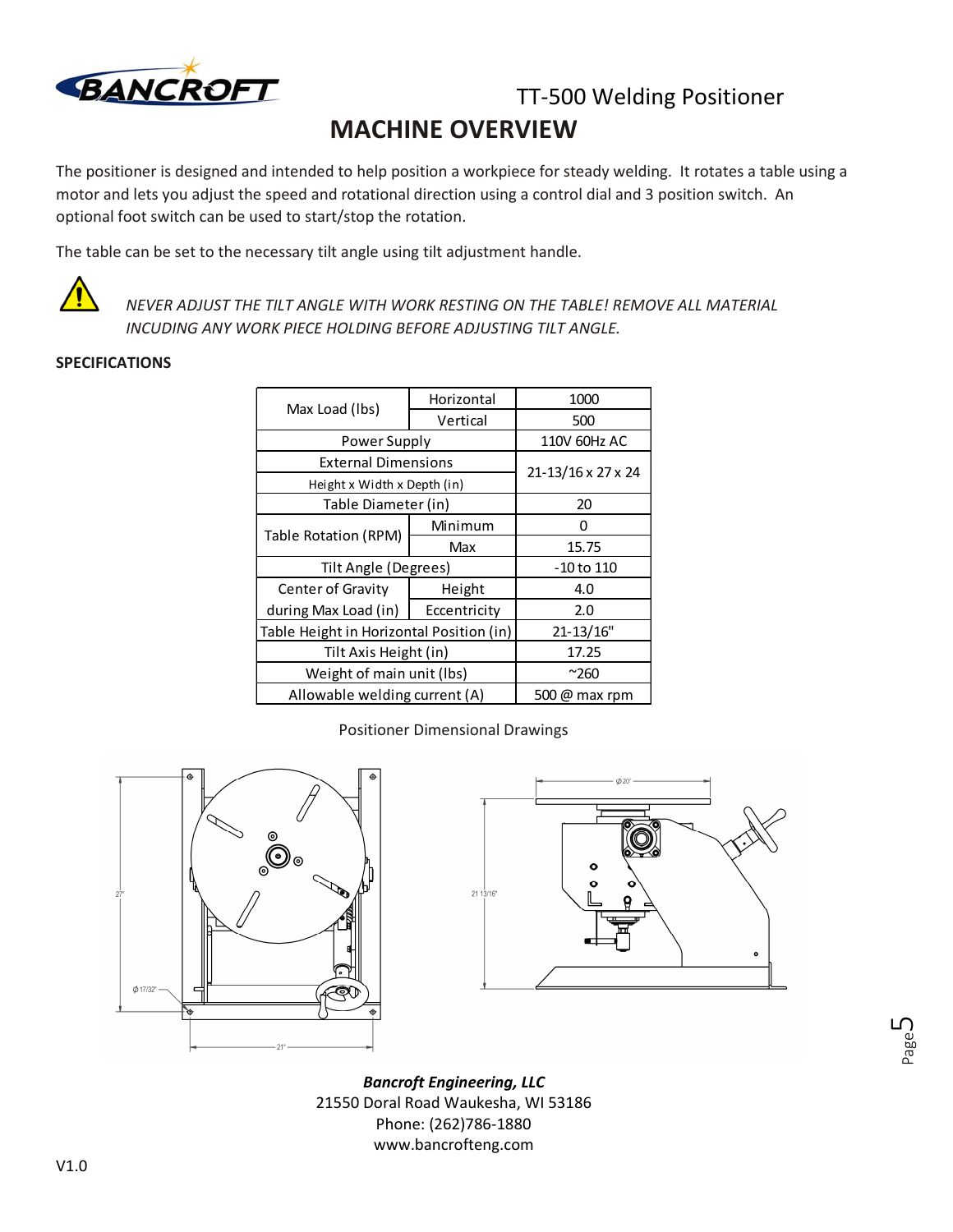

TT-500 Welding Positioner

### **INSTALLATION**

- 1. Confirm the packaged components (See Packing List, page 4)
- 2. Installation Location
	- a. Well-ventilated location. Fumes and gases must be ventilated during welding.
	- b. Flat surface that is strong enough to support the weights of the mounted items and the positioner. If the surface or floor is weak, unbalanced loads may cause the positioner to fall over.
	- c. DO NOT PLACE THE POSITIONER IN THE FOLLOWING LOCATIONS
		- i. ANY LOCATION SUBJECT TO WATER
		- ii. LOCATIONS SUBJECT TO HIGH TEMPERATURES
		- iii. LOCATIONS NEAR DANGEROUS INFLAMMABLE OBJECTS
		- iv. LOCATIONS WHERE WELDING SPARKS AND SPATTERS MAY CAUSE FIRE
- 3. Equipment Installation
	- a. Installing the main unit
		- i. Place the main unit on a flat installation location.
		- ii. Secure the unit by inserting 5/16" or 10mm anchor bolts in the four holes around the base of the unit.
	- b. Connecting the foot switch (Optional)
		- i. Remove protective cap.
		- ii. Connect the cable of the foot switch to the mating plug on the main unit. Secure the connection with the locking nut.
- 4. Earth ground conductor and work lead
	- a. Properly connect the earth ground conductor on the positioner main

unit (labeled with a sticker)

b. Directly attach the welding ground cable/work lead for the power supply to the ground stud on positioner, and secure it with a nut.



WARNING: Be sure to connect the earth ground conductor to prevent an electric shock.

> Page ص

- 5. Connecting the Power Supply
	- a. Use specified power supply only.
		- i. Route the power supply cable so it will not be stepped on and in a location were nothing will be placed on top of the cable.
		- ii. Connect the power supply cable only after confirming the safety of the surrounding area.
		- iii. Ground the power supply cable properly, and fully plug into the receptacle.
		- iv. Do not connect the earth conductor to a conduit, water pipe, or gas pipe.
		- v. Supply power only after confirming the toggle switch is in the "off" position.

### *Bancroft Engineering, LLC*

21550 Doral Road Waukesha, WI 53186 Phone: (262)786-1880 www.bancrofteng.com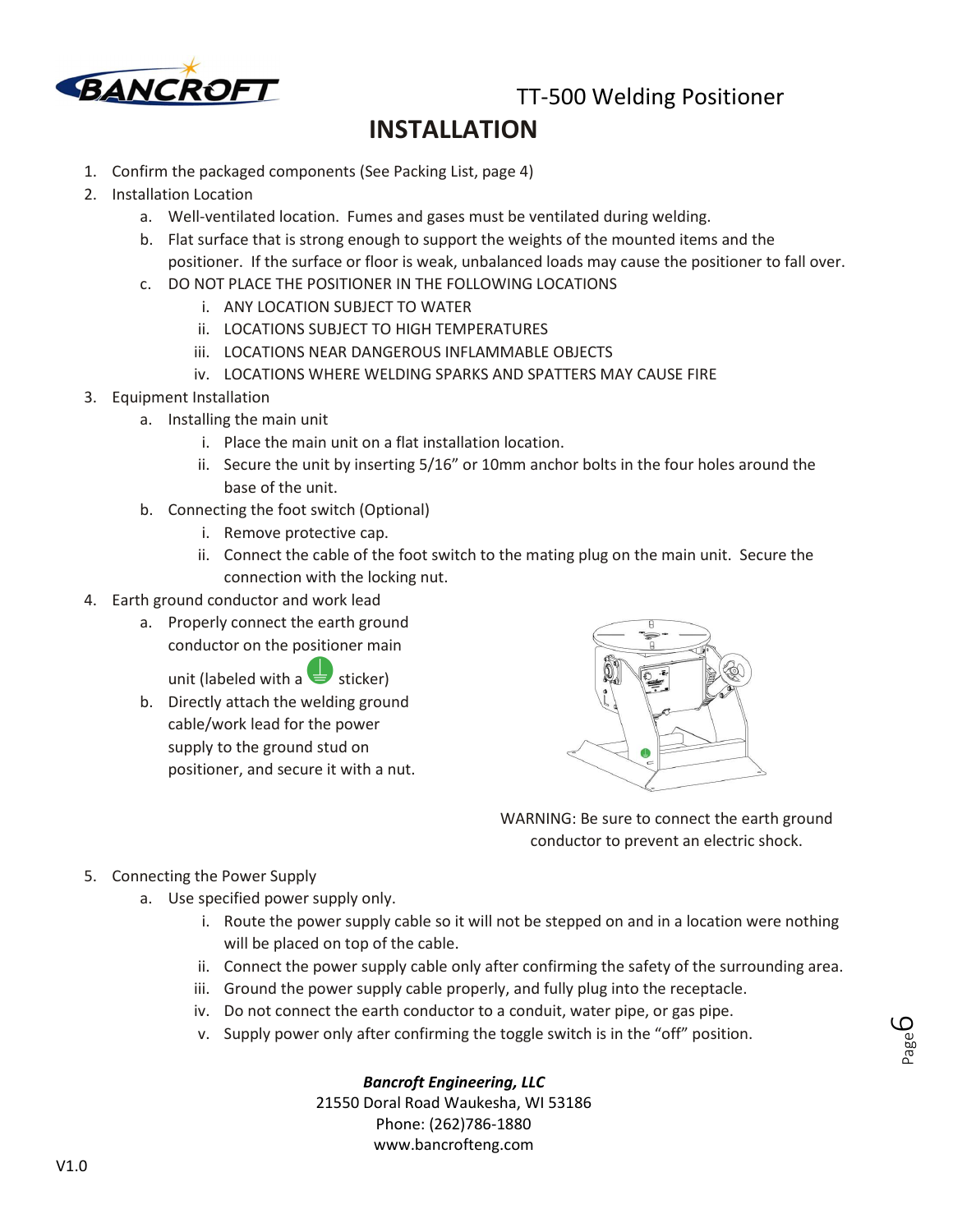

**OPERATIONS** 

1. Control Functions



2. Operational Procedure

| Main Unit |                                                                        |  |  |
|-----------|------------------------------------------------------------------------|--|--|
|           | 1 Turn on buildings main power supply and the power to the positioner. |  |  |
|           | 2 Adjust the table angle to desired location.                          |  |  |
|           | 3 Attach a workpiece to the table.                                     |  |  |
|           | 4 Set the rotational speed to 2.                                       |  |  |
|           | 5 Select the direction of rotation using the 3 position switch.        |  |  |
|           | 6 If optional foot pedal is connected, press pedal to start rotation.  |  |  |
|           | 7 Adjust the rotation speed as needed.                                 |  |  |
|           | 8 Perform welding work.                                                |  |  |
|           | 9Turn off the unit.                                                    |  |  |
|           | 10 Remove the workpiece.                                               |  |  |



*This positioner is made to control TIG welding noise, but to ensure safety, use separate power supplies for the main unit and the welding power. During operation, do not allow the main unit cable and torch cable to cross each other.* 

Page  $\overline{\phantom{1}}$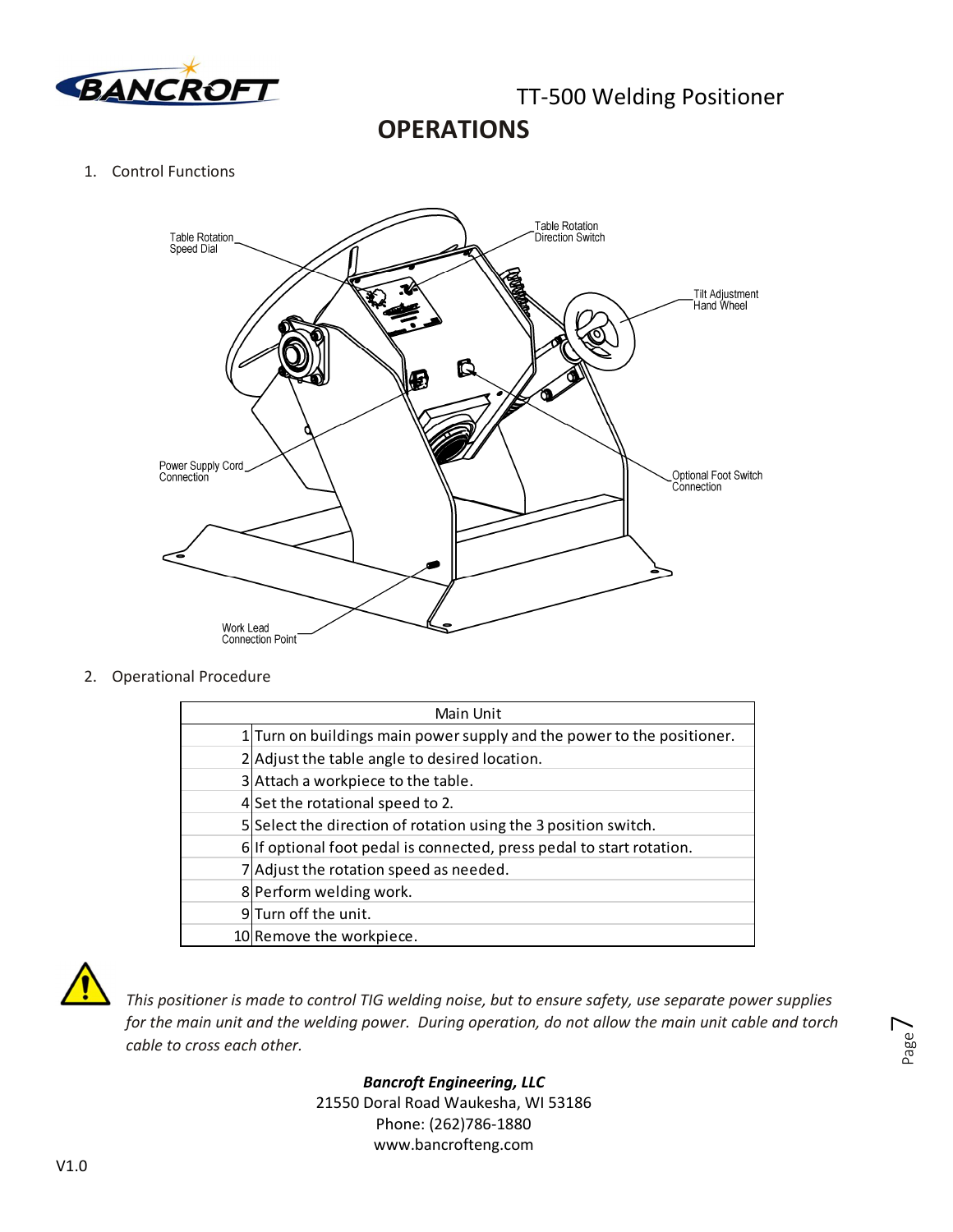

TT-500 Welding Positioner

Page  $\infty$ 

### **HANDLING MOUNTED OBJECTS**

- 1. When attaching work, always wear proper personal protective equipment including a helmet, protective glasses, and safety shoes.
- 2. Attach and align workpieces properly
- 3. Check the surrounding area for impediments before starting table rotation.
- 4. When placing a workpiece on the table be careful not to create a large impact.
- 5. Do not place a load exceeding the max allowable load, this includes all work holding tooling.

| PROBLEM                                              |              | POSSIBLE CAUSE                     | SOLUTION                                       |
|------------------------------------------------------|--------------|------------------------------------|------------------------------------------------|
|                                                      | $\mathbf{1}$ | Power cord is not properly secured | Secure properly                                |
|                                                      |              | <b>Blown Fuse</b>                  | Replace fuse                                   |
|                                                      | 3            | Power cord damaged                 | Replace the power cord                         |
| Table does not rotate.                               | 4            | Switch or foot switch malfunction  | Replace the component                          |
|                                                      | 5.           | Faulty control board               | Replace the control board                      |
|                                                      | 6            | Faulty motor                       | Replace the motor                              |
|                                                      |              | Bearing damage                     | Replace the bearing assembly                   |
|                                                      | 1            | Faulty control board               | Replace the control board                      |
| <b>Fuse Blown</b>                                    |              | Faulty motor                       | Replace the motor                              |
|                                                      | 3            | Bad power supply                   | Replace fuse and try different power supply    |
|                                                      | 4            | Power cord damaged                 | Replace the power cord                         |
|                                                      | 1            | Bearing nut is loose               | Torque bearing nut to 13.2 ft-lbs              |
| Table does not rotate                                | 2            | Bearing damage                     | Replace the bearing assembly                   |
| smoothly.                                            |              | Spatter from welding adhered to    |                                                |
|                                                      | 3            | the gears                          | Clean and apply grease to the gears            |
|                                                      |              |                                    | Lubricated and move in both directions to free |
| Table will not tilt<br>Seized Adjustment Handle<br>1 |              |                                    | up.                                            |

### **TROUBLESHOOTING**

### **DAILY MAINTENANCE**

- $*$  Inspect table ground for proper tension against table.
- $*$  Test operation of 3 position power switch
- $\star$  Test operation of optional foot pedal if provided
- $\star$  Check for any broken wires or loose connections
- $\star$  Check for any damaged or worn parts

*Bancroft Engineering, LLC* 

21550 Doral Road Waukesha, WI 53186 Phone: (262)786-1880 www.bancrofteng.com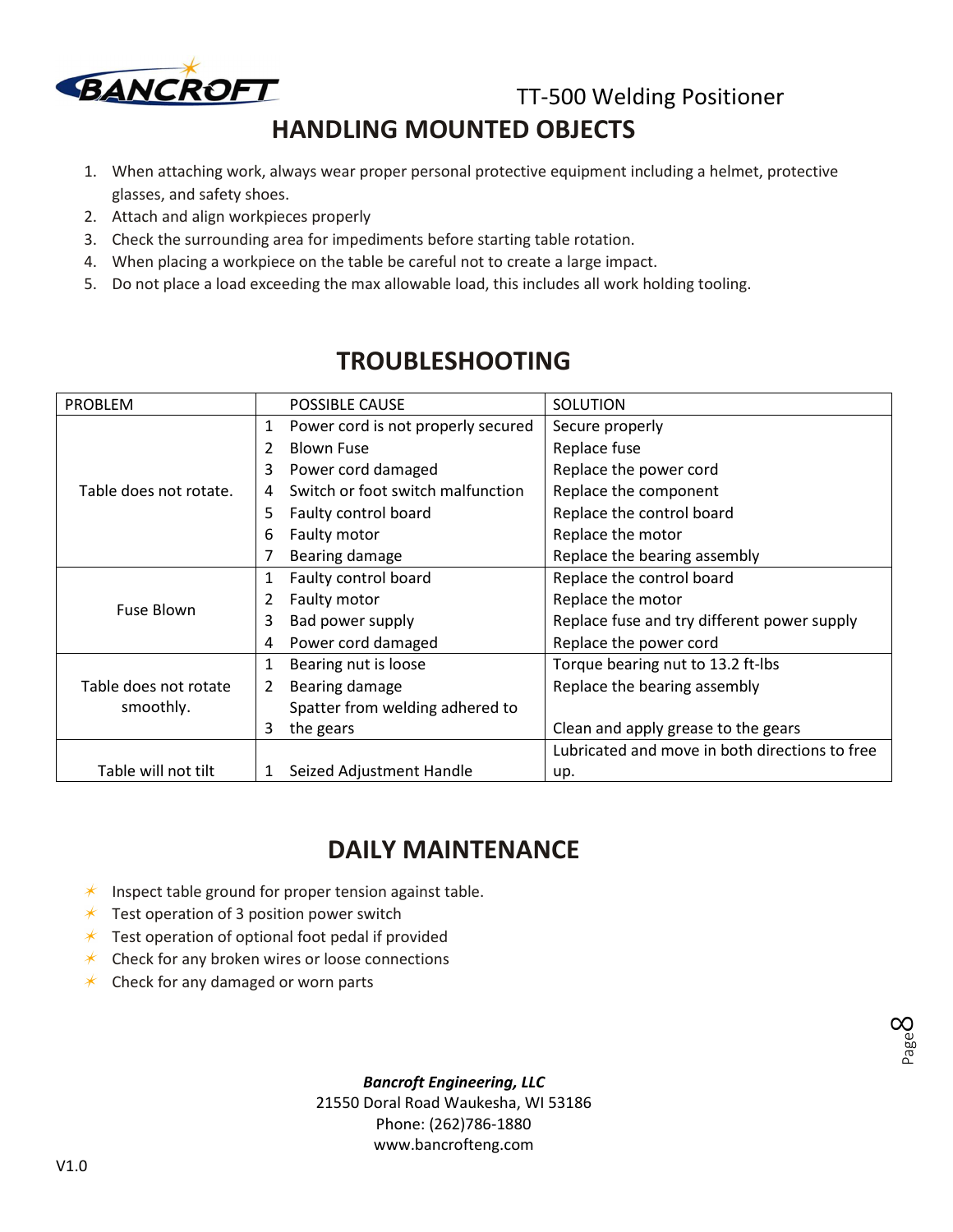

### **WARRANTY**

**LIMITED WARRANTY:** Subject to the terms and conditions hereof, **Bancroft Engineering**, Waukesha, WI warrants its products to be free from defects in workmanship and material at the time of delivery. **Bancroft Engineering** will honor warranty claims on products as a result of failure from a defect for a time period of 90 days from the date of sale to the original user. Upon return of the merchandise at the user's expense, **Bancroft Engineering** reserves the right to either repair or replace as necessary. This is the only warranty either expressed or implied covering this product.



*Bancroft Engineering, LLC*  21550 Doral Road Waukesha, WI 53186 Phone: (262)786-1880

www.bancrofteng.com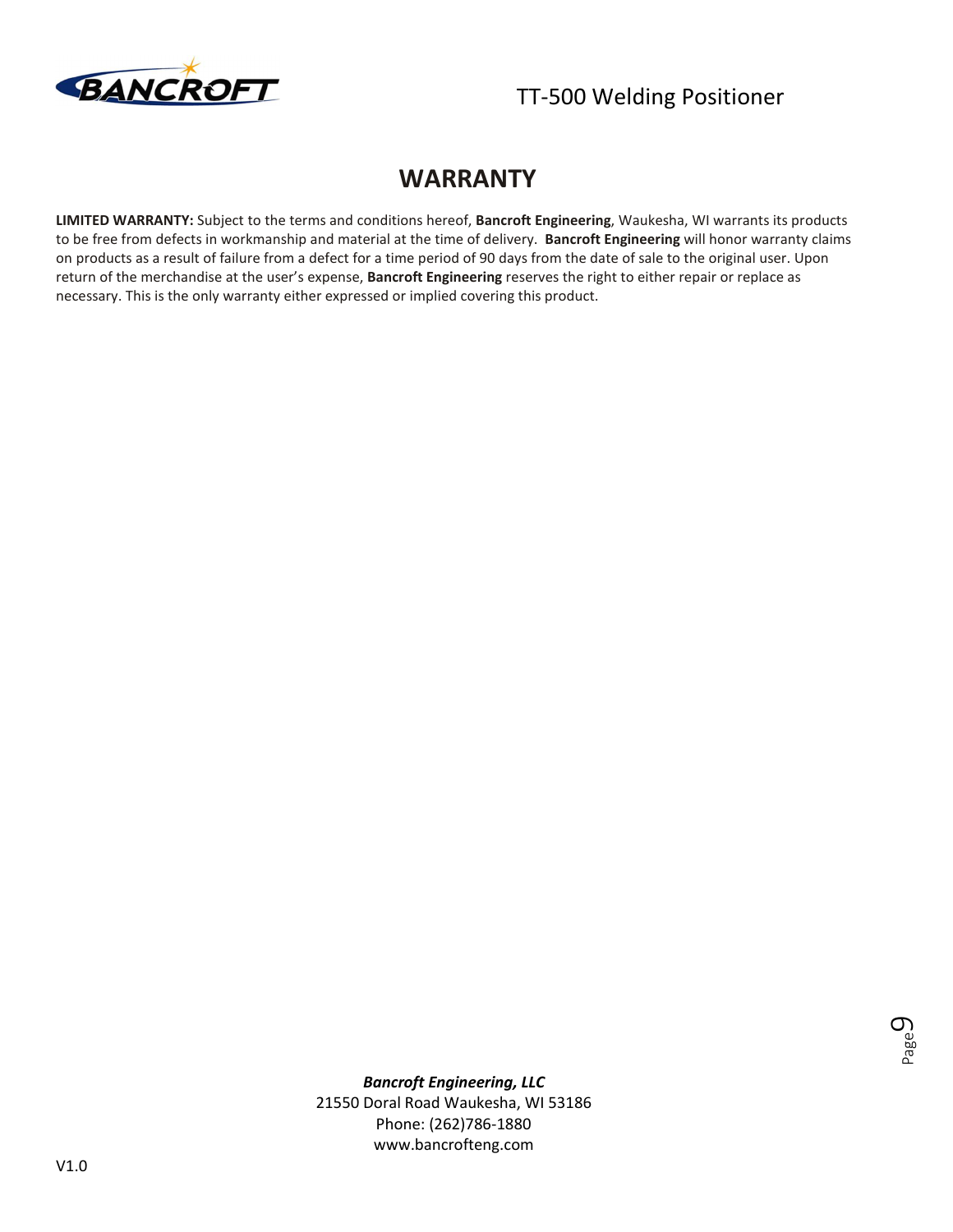

Page 1

## **ELECTRICAL SCHEMATICS (1)**

### **Main Control Board Wiring Diagram.**



*Before performing any maintenance on this control board disconnect the unit from any power supply.*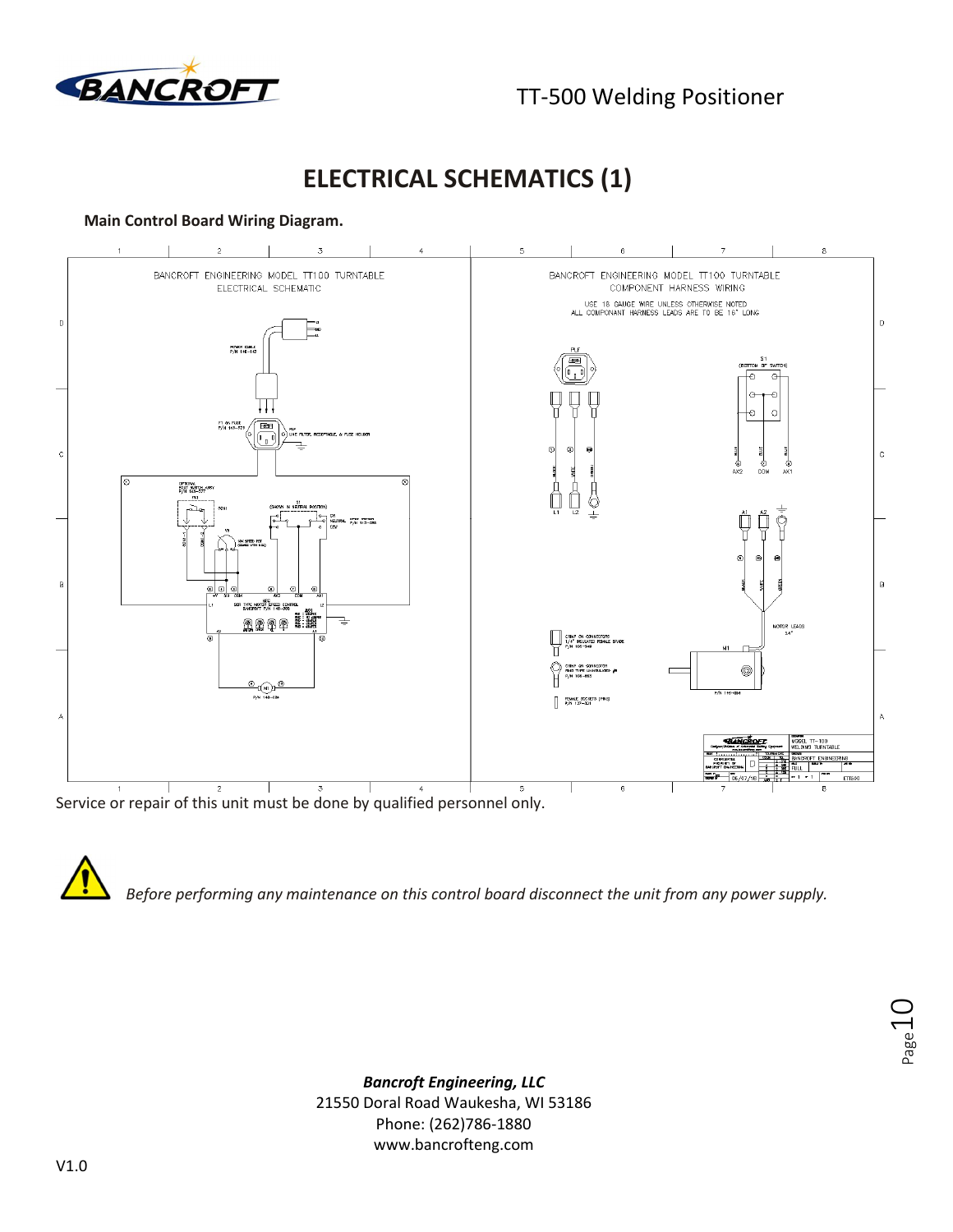

TT-500 Welding Positioner

Page.

### **ELECTRICAL SCHEMATICS (2)**

### **Optional Foot Switch Wiring Diagram.**



Service or repair of this unit must be done by qualified personnel only.

*Before performing any maintenance on this control board disconnect the unit from any power supply.*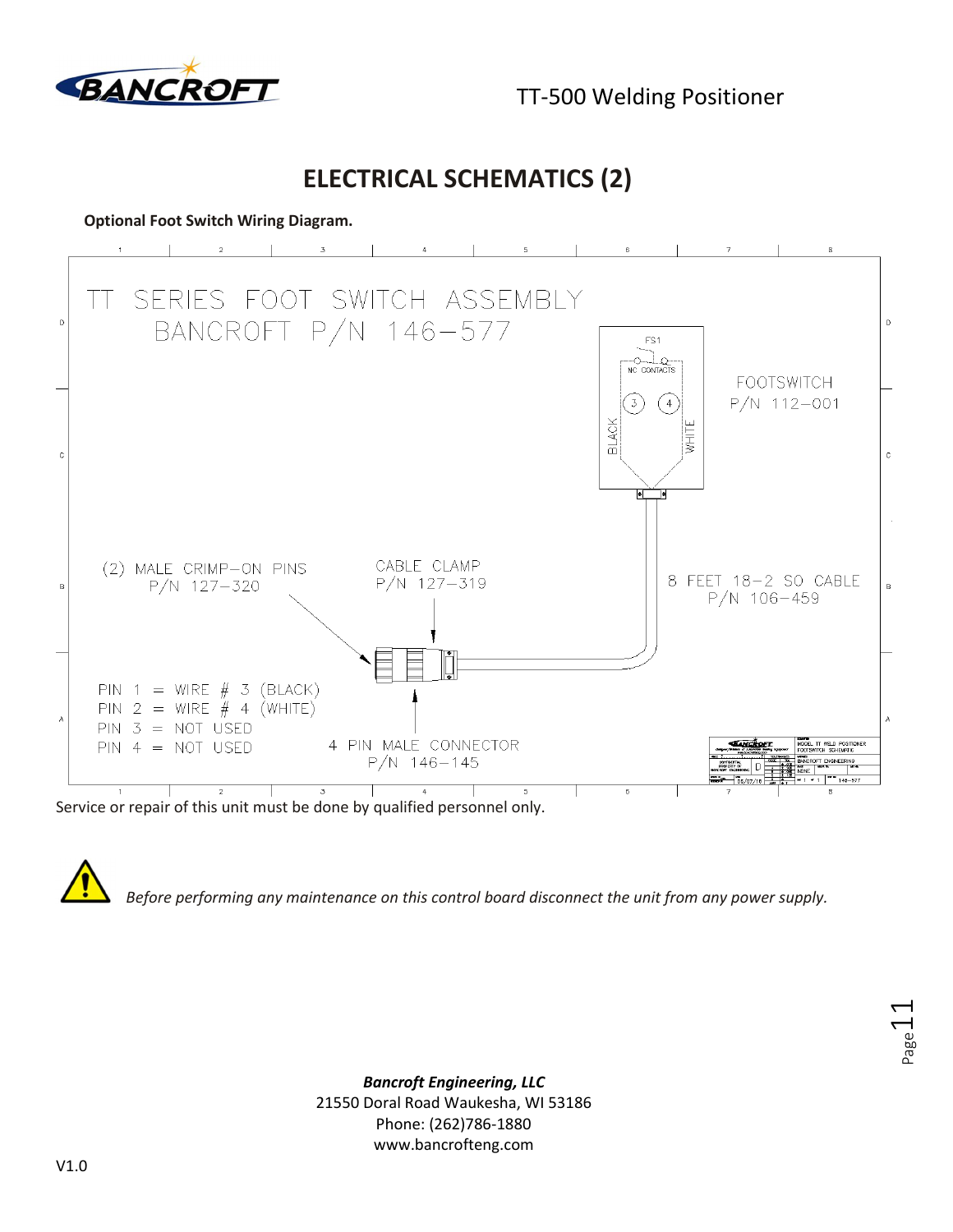

**PARTS LIST** 



Page 12